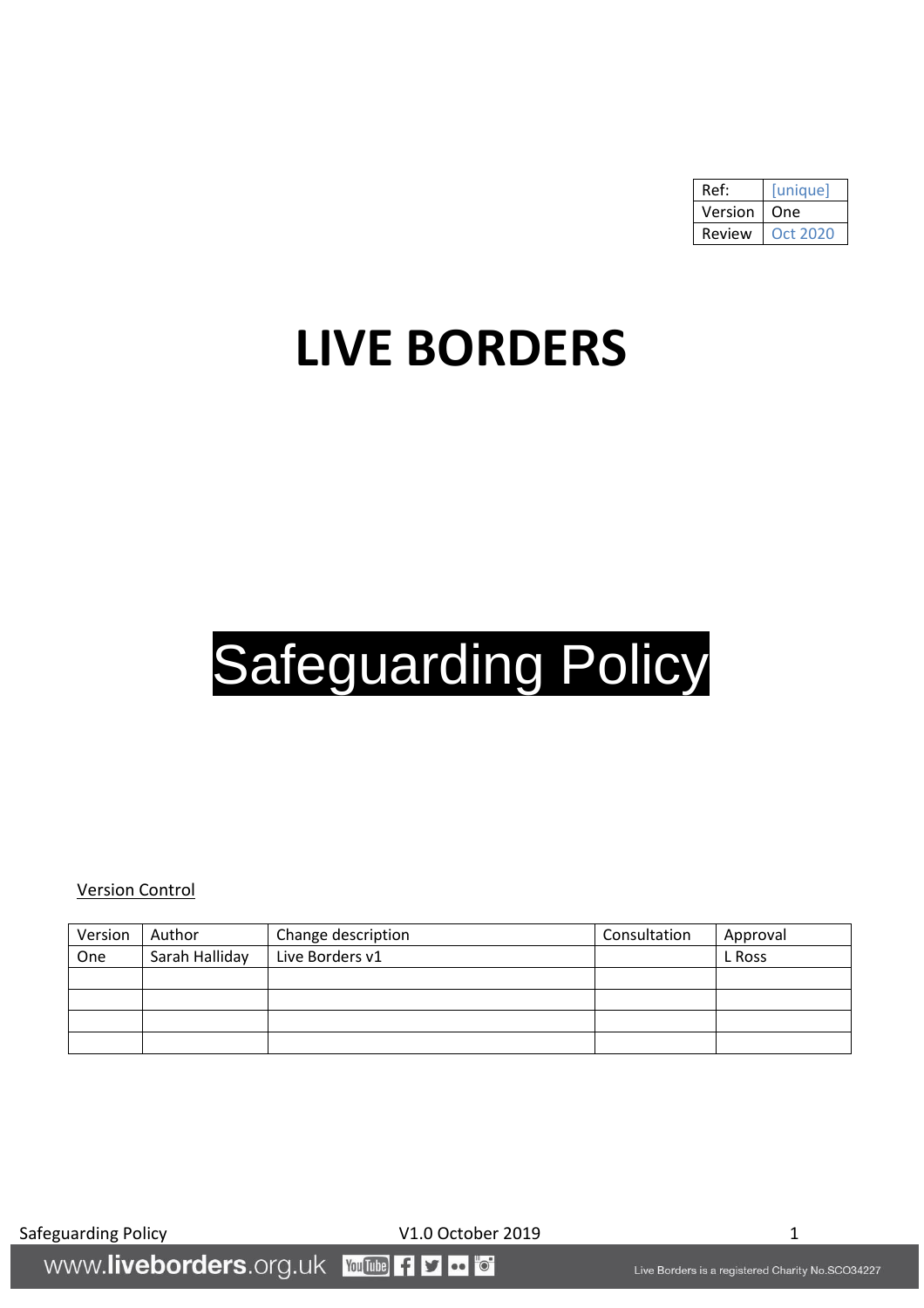# **Contents**

V1.0 October 2019

V1.0 October<br>WWW.liveborders.org.uk YouTube 1 D o 6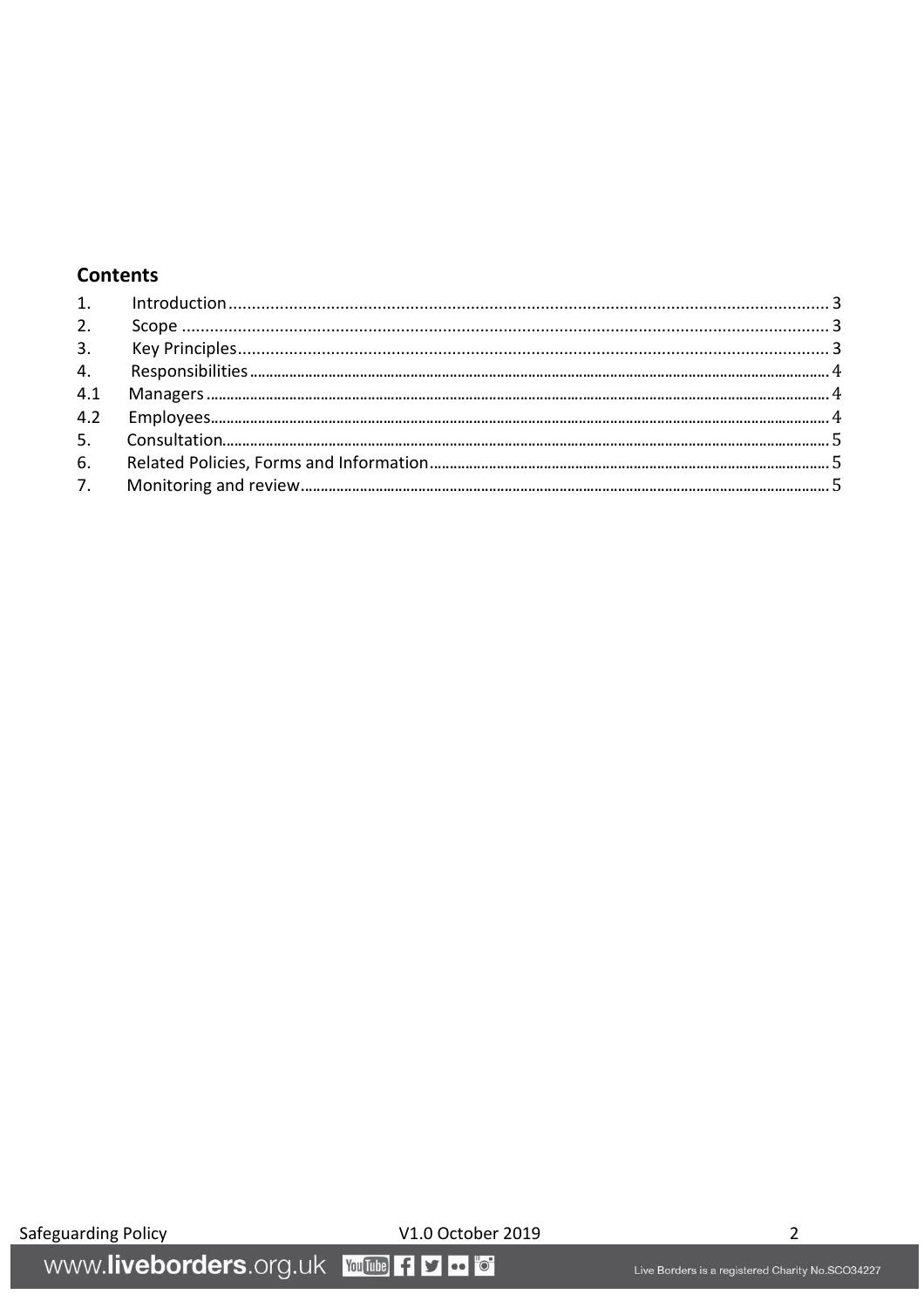# <span id="page-2-0"></span>**1. Introduction**

Live Borders is committed to making our communities healthier, happier and stronger. We value

- Collaboration
- Honesty
- Inclusivity
- Positivity
- Productivity

Live Borders is committed to ensuring every child, young person and adult taking part in cultural, leisure and/or sport activities, has a positive experience and has the freedom to participate to their full potential.

Every child, young person or adult has the right to participate in Culture, Leisure and sport, without fear of any abuse or inappropriate behaviour towards them.

Live Borders is committed to collaboratively safeguarding the safety and wellbeing of children, young people and adults at risk who undertake activity or employment with Live Borders and takes all reasonable steps to safe guard individuals and staff.

All members of staff have a duty of care to protect and safeguard such groups from any situation where they may suffer;

- Physical abuse
- Emotional abuse (including bullying)
- Sexual abuse or exploitation
- Neglect
- Any other inappropriate behaviour towards them.

For definitions and explanations of types of abuse, please see guidance document.

# <span id="page-2-1"></span>**2. Scope**

This policy applies to all staff, volunteers, agency workers and third parties, who may be engaged by Live Borders

# <span id="page-2-2"></span>**3. Key Principles**

- a) This policy recognises that all staff and contractors have a duty of care towards children, young people and adults to help protect them from abuse.
- b) The welfare of children, young people and adults is everyone's responsibility and the primary concern of all our staff and contracted agents.
- c) All children, young people and adults, (whatever their age, culture, disability, gender, language, racial origin, socio-economic status, religious belief and or sexual identity) have the right to be protected from abuse.
- d) It is a shared responsibility to report concerns about abuse and the responsibility of the Social Work Department and/or the Police to conduct, where appropriate, joint investigations.
- e) Live Borders recognises the importance of listening carefully to the information a child, young person or adult gives when making a disclosure
- f) All personal information will be held in accordance with the requirements of the Data Protection Act 2018.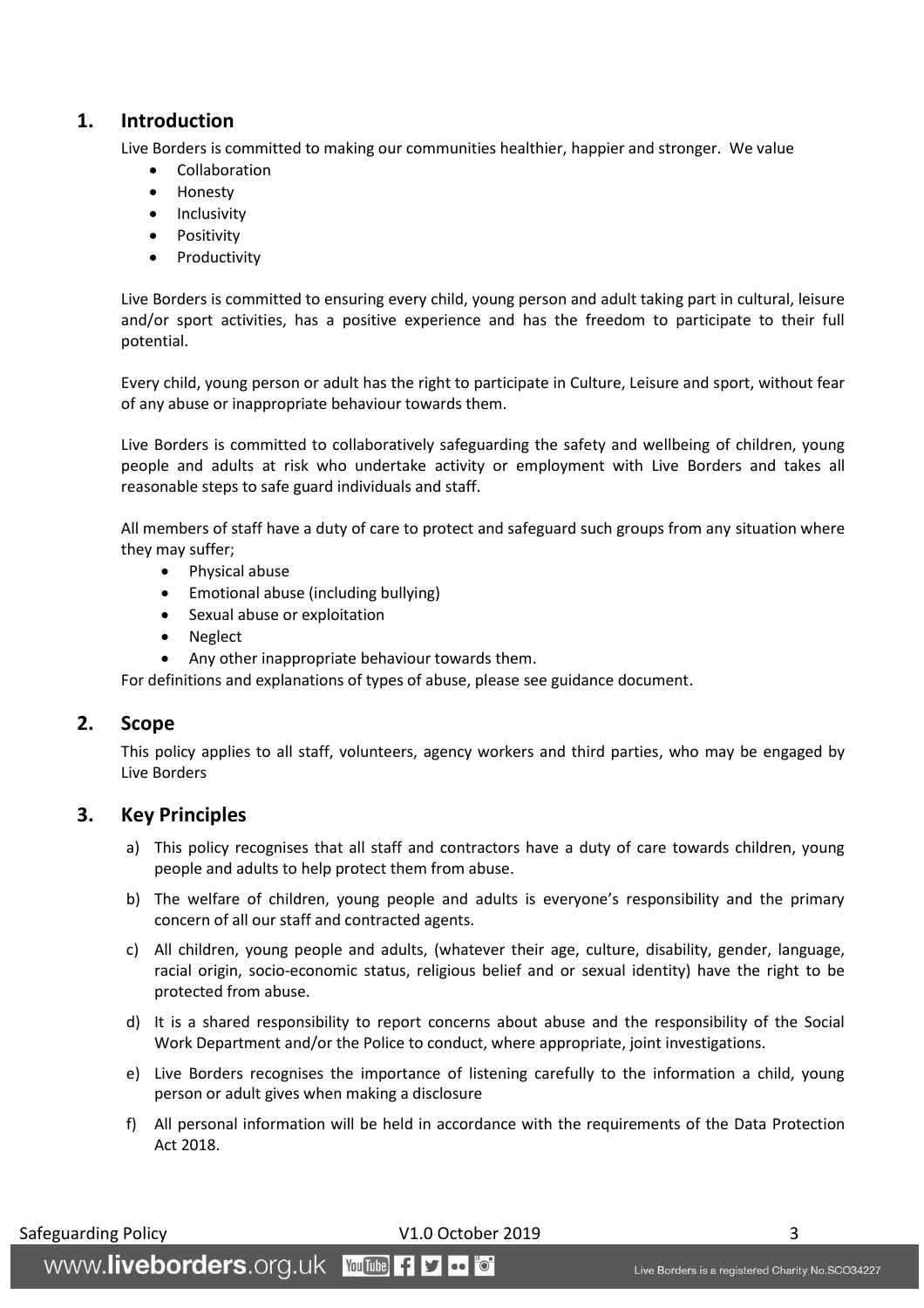# <span id="page-3-0"></span>**4. Responsibilities**

Live Borders will ensure that staff and third party contractors and stakeholders are aware of the policy and the related procedures, and are provided with the necessary supportive training and information.

Live Borders Procedures are comprehensive, with clear lines of responsibility and are reviewed on an annual basis.

Live Borders will ensure that any concerns raised are dealt with appropriately, sensitively, proportionately and without undue delay in a confidential manner.

# <span id="page-3-1"></span>**4.1 Managers**

Are responsible for ensuring that staff are trained and aware of procedures to safeguard children, young people and adults from abuse and:-

Should encourage good practice and support the practical application of the Safeguarding Policy.

Should provide information, guidance and advice on the protection of children and vulnerable adults.

Should establish and raise awareness on the protection of children, young people and adults.

# <span id="page-3-2"></span>**4.2 Employees and Volunteers**

Ensure that you read, understand and comply with the information contained in this policy, and with any training or information given

#### **4.3 Recruitment & Employment**

Live Borders will ensure all reasonable steps are taken to prevent unsuitable persons from working with children, young people and adults. For all positions that require contact with children, young people or adults, the following recruitment procedures will be adhered to.

Advertising – all forms of advertising used to recruit persons for positions involving regular contact with children, young people or adults will include the following:

- The purpose of the post
- The responsibilities of the role
- The level of qualification and/ or experience required
- Details of the requirement for a PVG Scheme record

Pre-application Information – a job application pack including an application form and the following will be sent to applicants:-

- Job description, including roles and responsibilities
- Person specification stating essential and desirable criteria

# **4.4 Pre-employment checks**

References will be taken up prior to an offer of employment being made. Ideally at least one will be from a previous employer or voluntary organisation where the applicant's position required working with children, young people or adults in any capacity (i.e. student, work experience, employee, volunteer).

Safeguarding Policy **Contact Contact Contact Contact V1.0 October 2019** 4